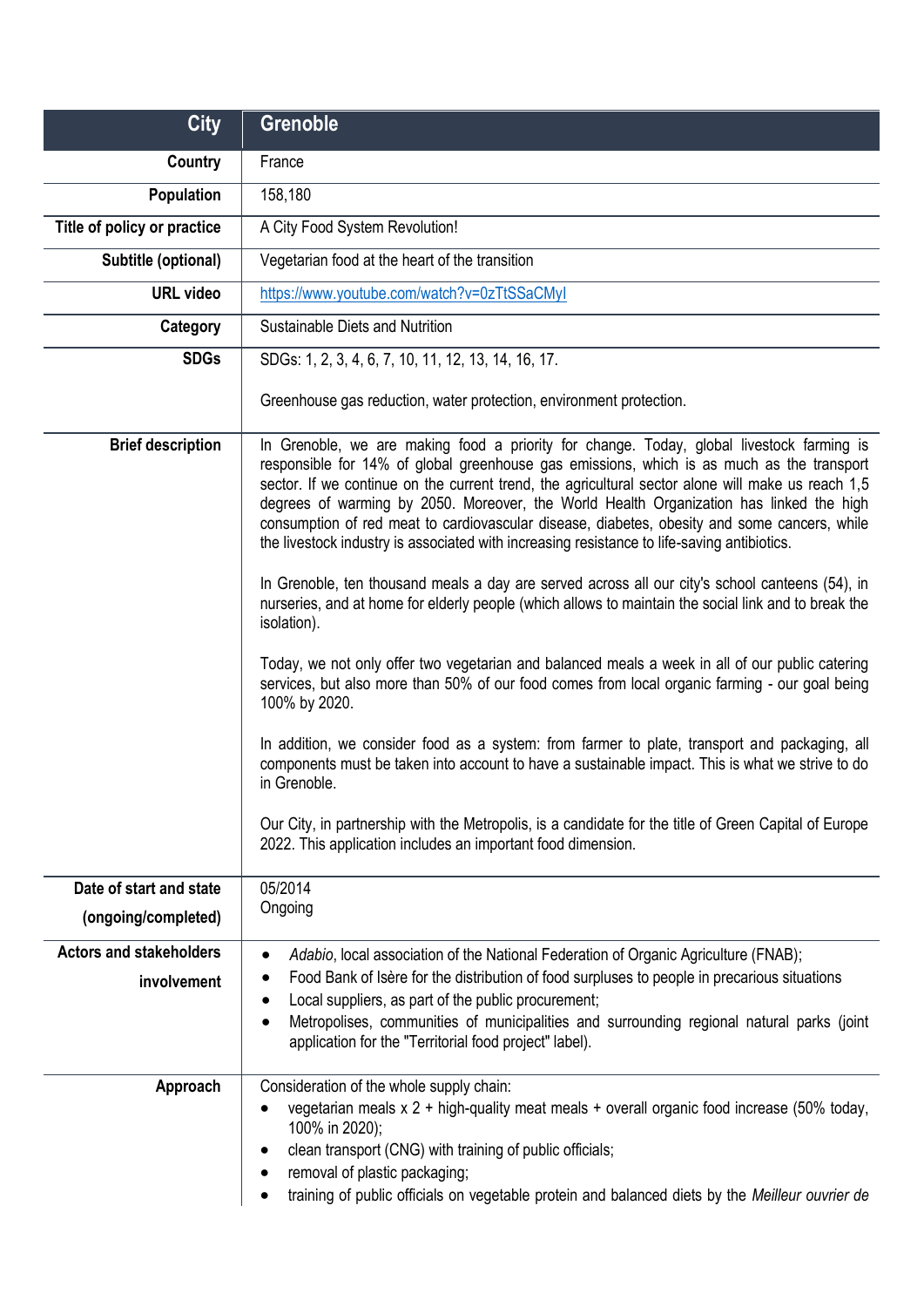|                  | France while respecting the time needed to adapt;                                                                                                                                                                                                                                                                                                                                                                                                                                                                                                                                                                                                                                                                                                                                                                               |
|------------------|---------------------------------------------------------------------------------------------------------------------------------------------------------------------------------------------------------------------------------------------------------------------------------------------------------------------------------------------------------------------------------------------------------------------------------------------------------------------------------------------------------------------------------------------------------------------------------------------------------------------------------------------------------------------------------------------------------------------------------------------------------------------------------------------------------------------------------|
|                  | agreement with the Food Bank to redistribute surpluses to people in precarious situations.                                                                                                                                                                                                                                                                                                                                                                                                                                                                                                                                                                                                                                                                                                                                      |
| Innovation       | We've been amongst the first European cities to propose two vegetarian meals a week and to<br>take the whole supply chain into account via a systemic approach. The implementation of 2<br>vegetarian meals per week can simultaneously combat climate, biodiversity and public health<br>issues all at one.                                                                                                                                                                                                                                                                                                                                                                                                                                                                                                                    |
|                  | Our food policy follows a systemic approach taking into account the entire sector and its<br>externalities;<br>Vegetarian and meat diets are not mutually exclusive: our "Less meat" approach is<br>associated with a "Better meat" one: the meat served is local and organic (slaughterhouse                                                                                                                                                                                                                                                                                                                                                                                                                                                                                                                                   |
|                  | within 30km, organic meat from local producers);<br>This approach has led us to acquire an expertise regarding the population's nutritional needs<br>according to their age. Today, Grenoble is ahead of the EGAlim law and its prescriptions.<br>Meal production is associated with health promotion activities (nutrition, obesity, oral health),<br>especially among the most vulnerable people;                                                                                                                                                                                                                                                                                                                                                                                                                             |
|                  | Grenoble is involved in an inter-territorial food project (Métropole, Vercors and Chartreuse<br>natural parks, Grésivaudan and Voironnais valleys, Trièves) in order to support the farm to<br>fork sectors by following principles of solidarity, social justice and ecological transition, and to<br>collectively engage in the regaining of agricultural land;                                                                                                                                                                                                                                                                                                                                                                                                                                                               |
|                  | Our commitment will be embodied in a food center in the heart of a popular district -<br>Villeneuve de Grenoble - combining restaurants, bulk grocery, living space.                                                                                                                                                                                                                                                                                                                                                                                                                                                                                                                                                                                                                                                            |
| Impact           | Social impact: The City of Grenoble practices solidarity pricing, which allows families in precarious<br>situations to enroll their child in the canteen for an amount of 0.77 cents - a rate which benefits<br>2500 children every day. This represents an investment of 3.5 million euros per year for the city.<br>We also provide home-based meals for isolated elderly people (about 1000 people), in order to<br>ensure the seniors' balanced nutrition and strengthen social bonds. The commitment to the<br>poorest is also reflected in the redistribution of unsold goods (food bank, migrant aid<br>associations), through shared cooking and meal workshop initiatives, through a big yearly festive<br>meal (1000 people), and through the support to a solidarity grocery store (fruit and vegetable<br>baskets). |
|                  | Environmental impact: an omnivorous meal is 3 times more $Co2$ intensive than a vegetarian meal,<br>and a beef meal is 100 times more $Co2$ intensive <sup>*</sup> ! In Grenoble, since the implementation of our<br>project, we save every year approximately 1080 tons of $CO2$ . In addition, we've reduced the<br>pollution related to food production and transport, it increases water use efficiency, it reduces<br>waste." * Tilman and Clark 2014 Nature.                                                                                                                                                                                                                                                                                                                                                              |
|                  | Social impact: children approve vegetarian meals and influence their parents'/family behaviour.                                                                                                                                                                                                                                                                                                                                                                                                                                                                                                                                                                                                                                                                                                                                 |
|                  | Economic impact: the adoption of vegetarian meals together with waste reduction reduces<br>significantly the financial impact due to our increased organic food purchase.                                                                                                                                                                                                                                                                                                                                                                                                                                                                                                                                                                                                                                                       |
| <b>Inclusion</b> | Thematic inclusion:<br>Cooperation among the departments of education, youth, public procurement, catering, public<br>health, environment, parks and gardens, local life and democracy;<br>Cooperation with the community centre of social action (public procurement adaptation to<br>$\bullet$<br>increase the share of organic and vegetarian, involvement of pre-schools officers, awareness<br>around vegetable gardens, establishment of parcels / roofs cultivated in the context of the<br>participatory budget, organic local vegetarian food in nurseries and elderly establishments,<br>public health promotion actions, soft transport and bicycle for last-mile delivery, self-<br>production in the city greenhouses).                                                                                            |